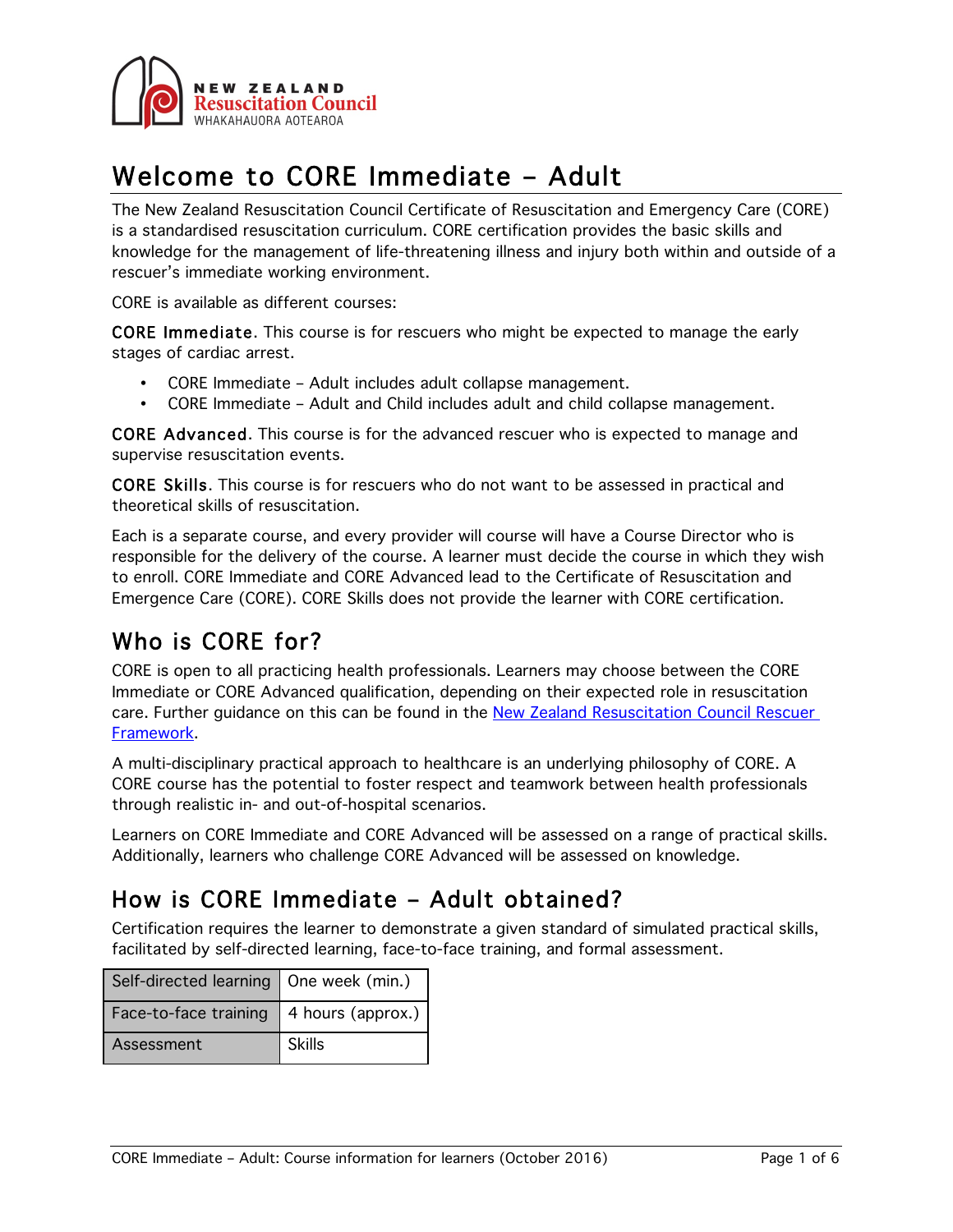

After the learner has successfully completed all assessments, they will receive their CORE certificate and be invited to provide feedback on their experience.

# 1. Self-directed Learning

A learner will contact a CORE provider to organise their face-to-face training. Before attending the face-to-face training, there is a minimum period during which the learner will be expected to acquire the necessary theory with pre-reading.

## Course readings

CORE Immediate learners should have access to Resuscitation – A Guide for Health Professionals at least one week before their face-to-face training.

This manual contains the theory and knowledge directly applicable to the course available from the New Zealand Resuscitation Council.

# 2. CORE Provider Course

Face-to-face training is delivered by one or more CORE instructors who have been certified by the New Zealand Resuscitation Council. Each course will have a Course Director, who is responsible for the delivery of the course.

Face-to-face training focuses on two areas:

- 1. The practical skills of resuscitation
- 2. Scenarios for the management of collapse and medical emergencies.

The training should also provide the learner with ample opportunity for discussion.

Face-to-face training is designed to enable a mix of health professionals to work in teams, just as they might in real life. Although the final learner mix will be tailored as required, the New Zealand Resuscitation Council advocates for multi-disciplinary courses wherever feasible.

### Flexibility of delivery

CORE Immediate – Adult should be completed within the same day.

### Content

Face-to-face training will be delivered as a series of modules covering the essential practical skills of resuscitation. Four skill stations are based around four key management guidelines, while four sets of scenarios focus on adult collapse, child collapse, and injury.

## Skill stations on CORE Immediate – Adult

### Adult Collapse Management Plan

Following this skill station the learner will be able to demonstrate a DRS ABCD management plan for adult collapse, both as a lone rescuer and in a team of two.

Skills will include:

- Following an adult collapse algorithm sequence
- Manually opening the airway using head extension and chin lift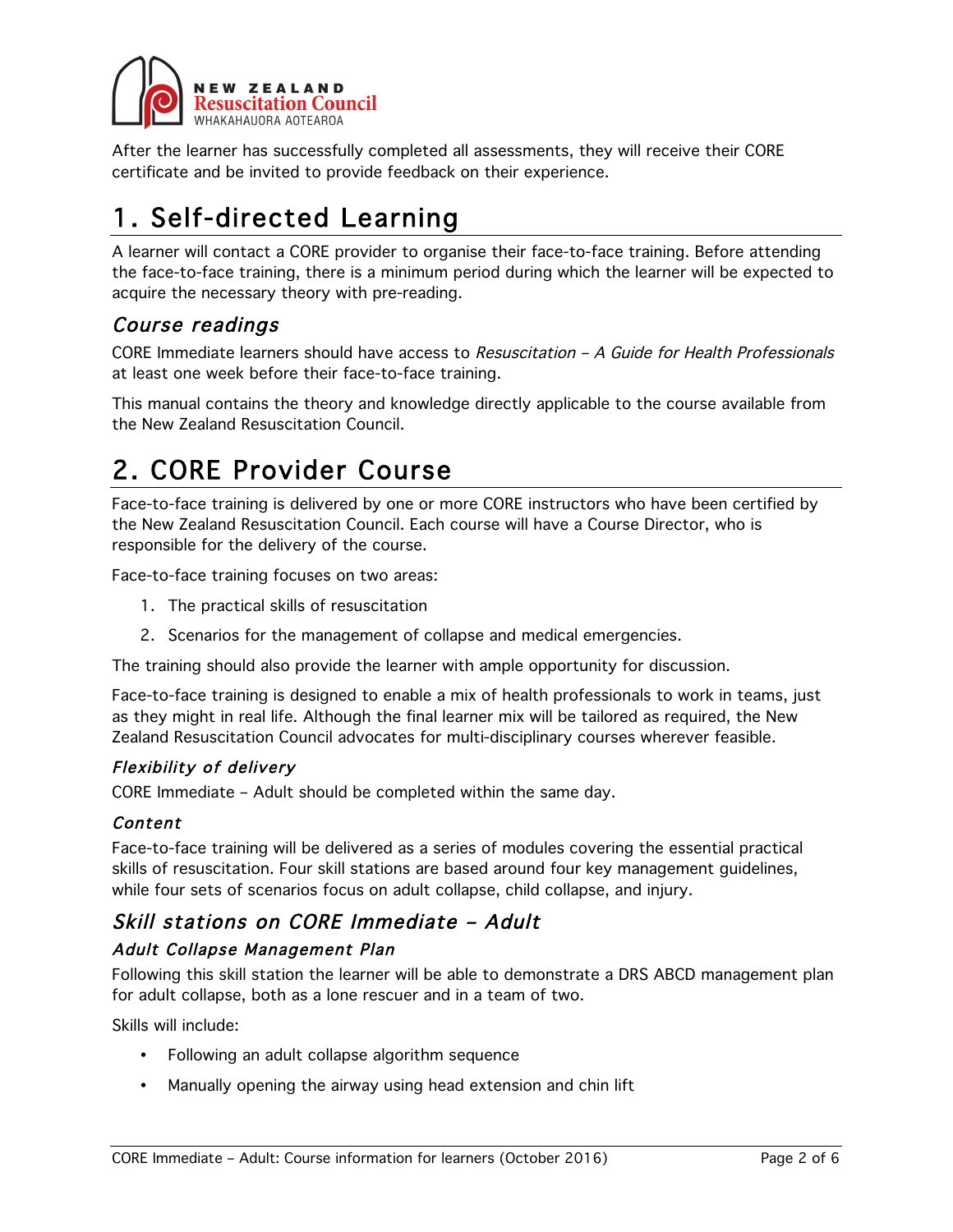

- Assessing breathing and circulation
- Expired air ventilation
- Chest compression.

## AED Defibrillation

Following this skill station the learner will be able to demonstrate the use of an automated external defibrillator (AED) on a collapsed person.

### Management of airway obstruction and breathing

Following this skill station the learner will be able to demonstrate the effective management of airway obstruction and breathing in the person with apnoea. Skills will include:

- Assess airway obstruction, apnoea and ineffective breathing
- Position the head and neck optimally for airway control
- Apply manual manoeuvres, including jaw thrust to maintain an open airway
- Perform oropharyngeal suction of the upper airway using a portable suction unit
- Perform mouth-to-mask ventilation
- Correctly apply a facemask, and deliver single and dual operator-assisted bag-to-mask controlled ventilation to an adult
- Determine the need for, and apply, manually-assisted ventilation using a bag-to-mask device
- Deliver oxygen from an oxygen cylinder, and connect this supply to a manual inflation bag
- Correctly size and insert oropharyngeal and nasopharyngeal airways
- Correctly size and insert a laryngeal mask airway.

As part of this skill station, learners will be exposed to the principles of endotracheal intubation.

## Scenario sets on CORE Immediate – Adult

### Adult Collapse

After this scenario set the learner will be able to:

- Demonstrate a DRS ABCD approach when responding to a collapsed adult
- Prioritise the integration of interventions, in particular to focus on early defibrillation
- Establish team behavior and understand its importance
- Manage common adult cardiac arrest scenarios.

### Management of Medical Emergencies

After this scenario set, the learner will be able to:

- Recognise and manage a deteriorating patient and initiate and prioritise care
- Communicate effectively and understand the importance of, and establish, team behaviour.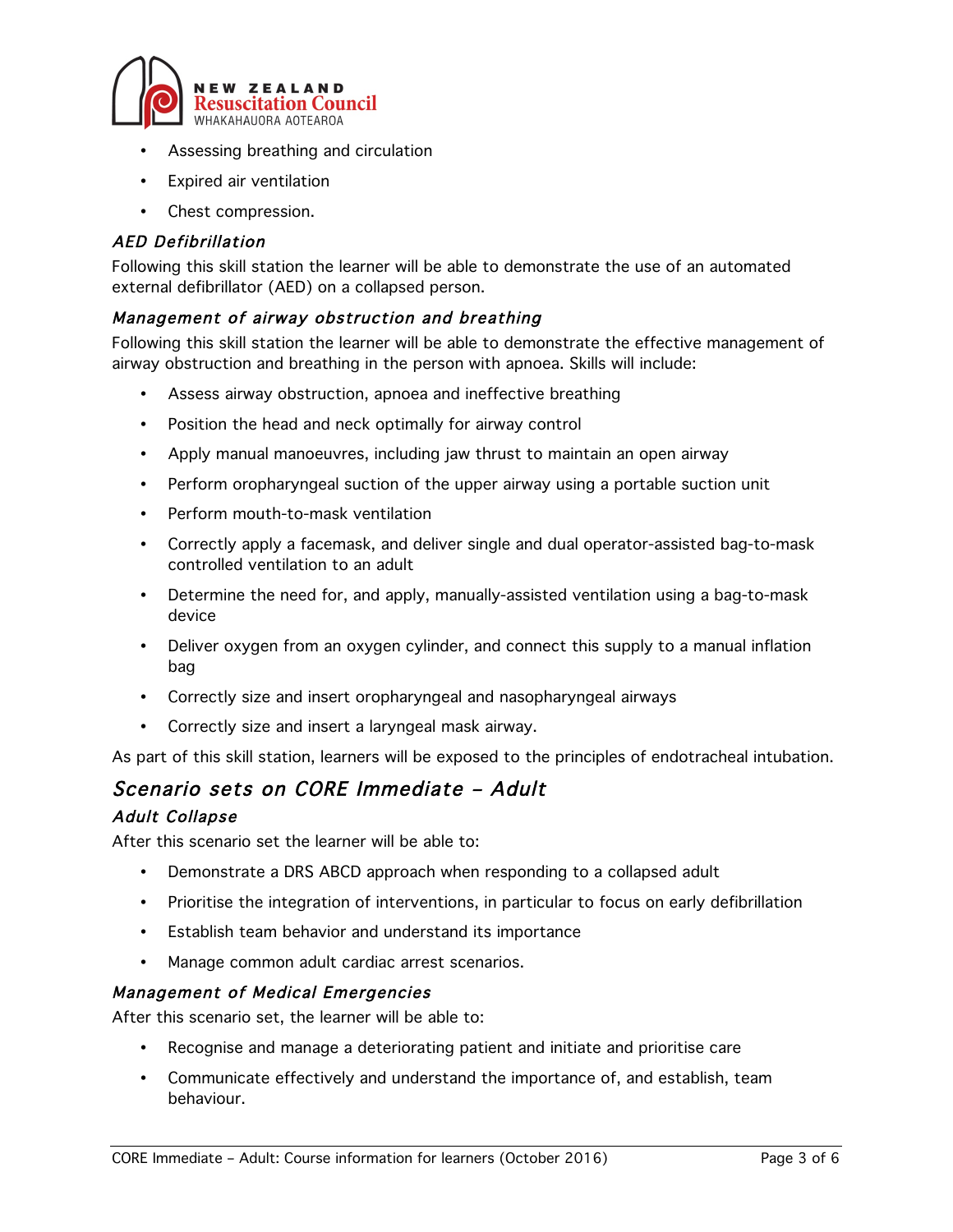

# 3. Assessment

To gain CORE certification there is a formal assessment. For CORE Immediate – Adult this involves assessment of the skills of resuscitation. Learners have to pass all assessments to achieve certification.

Scenarios are not assessed.

## Skill Module Assessments

Skill module assessments are assessed using specific criteria for each expected action. The three skill module assessments and their components are:

### Management of adult collapse

The learner will demonstrate the management of adult collapse.

### AED Manual defibrillation

The learner will demonstrate the safe use of an AED.

### Management of airway obstruction and breathing

The learner will demonstrate:

- Manual airway opening, with head tilt, chin lift and jaw thrust
- Oropharyngeal airway suctioning
- Insertion of an oropharyngeal airway
- The technique of bag-to-mask ventilation
- The safe delivery of oxygen from an oxygen cylinder.
- Insertion of a laryngeal mask airway.

## Criteria for a pass

The instructor will make every effort to support your learning opportunities and, if necessary, provide additional coaching to help you pass the CORE assessment. All assessments are graded between 1 (low) and 5 (high).

The regulations are as follows:

- 1. To obtain certification, a learner must pass all assessments within six weeks of the faceto-face training.
- 2. To pass an assessment, a learner must get a grade of at least 3.
- 3. No more than three attempts at an assessment can be made in one day.
- 4. If the learner does not pass an assessment after three attempts, they may re-attempt after 48 hours.
- 5. If the learner does not pass four or more assessments on the day of face-to-face training, the learner cannot re-attempt assessment. To gain certification, the learner would need to repeat the course.
- 6. Certification is dated the same as that of the learner's face-to-face training, regardless of the date they pass all assessments.

# Compassionate consideration

Compassionate consideration may be granted where circumstances prevent the learner from resitting within the required time frame (for example in the case of illness). The procedure for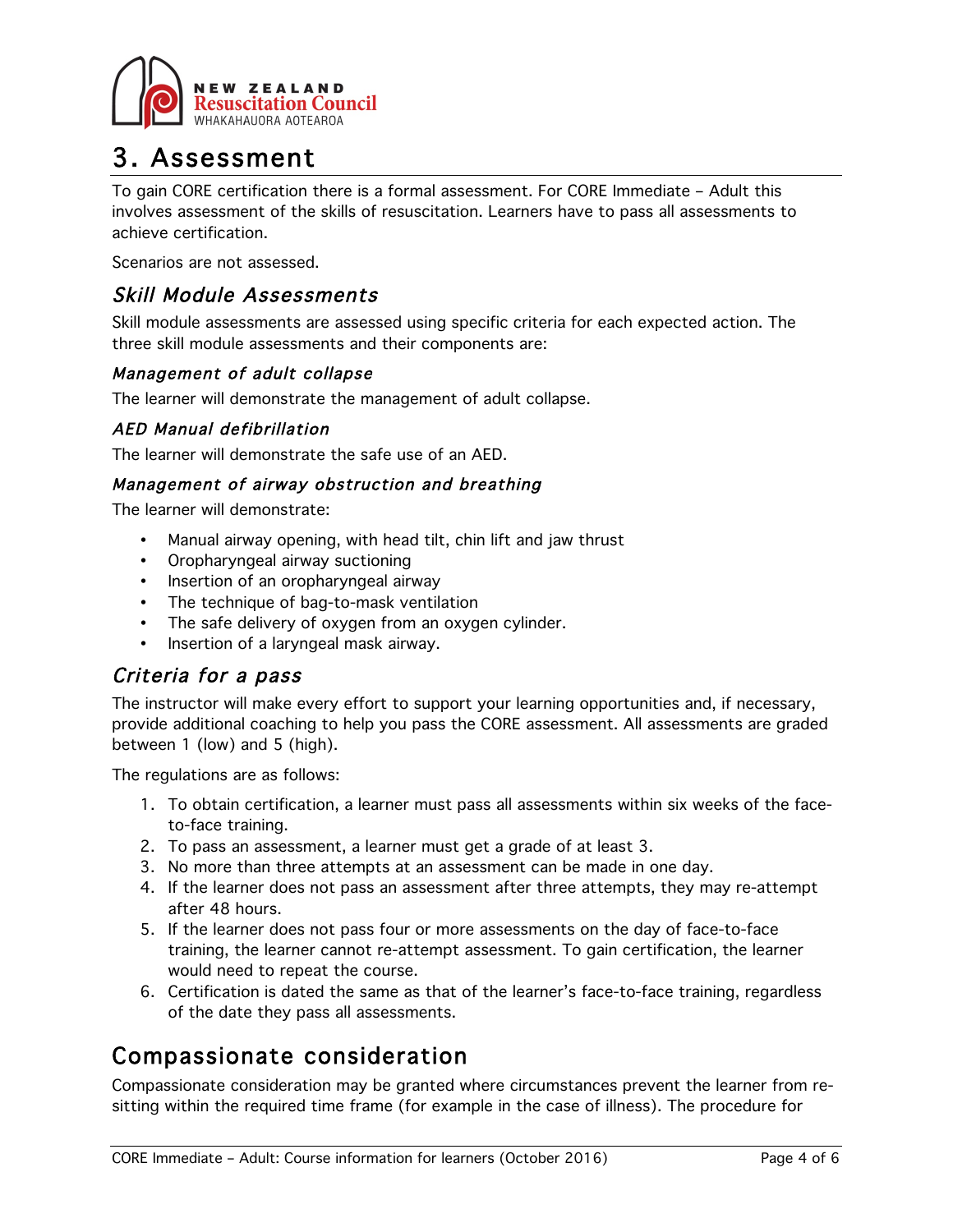

compassionate consideration is that the learner submit a written request explaining the circumstances to their Course Director. This should be supported by a written statement from the Course Director and forwarded to the New Zealand Resuscitation Council. The New Zealand Resuscitation Council will respond within five working days.

# Certification and post-course processes

# Certification period

CORE certificates are conferred by the New Zealand Resuscitation Council, and valid for one year from the time of successful completion of the assessment. For their own purposes, employing organisations and accreditation bodies may recognise the certification for longer. Due to fall-off in skill retention, the New Zealand Resuscitation Council would not support any recognition period longer than three years.

## Clinical implications of certification

CORE certification indicates successful completion of the assessment for a particular course prescription. Because of the limitations of such courses to clearly indicate clinical competence, the New Zealand Resuscitation Council makes the following statements in relation to its certification:

- 1. Successful completion of CORE certification does not qualify the learner to perform, or indicate that the learner is competent to perform, the skills of resuscitation in the clinical setting. The application of certification to indicate clinical competence must be decided solely by the clinical institution within which the learner practices.
- 2. The material taught as part of CORE may not correspond exactly to that which the learner is permitted to practice in his or her own clinical institution. The final clinical application of these skills is solely at the discretion of the clinical institution concerned.

## Recognition of prior learning

Learners seeking CORE certification should have the prior skills and theoretical knowledge necessary to complete the course. Because the New Zealand Resuscitation Council considers that all learners should complete the entire course for their skill level, there is no specific recognition of prior learning for CORE courses.

## Certification and cross-crediting

CORE Immediate learners shall receive a certificate dated from the date of their face-to-face training.

The New Zealand Resuscitation Council and Australian Resuscitation Council recognise the certification provided from each council's course as equivalent for the purposes of professional or workplace credentialing. Although each council's courses teach slightly different material to reflect differences in national resuscitation guidelines, these differences are minor and have no impact on the quality or outcomes of resuscitation in practice.

This arrangement applies only to CORE Provider courses. No other courses are currently recognised for cross-crediting purposes.